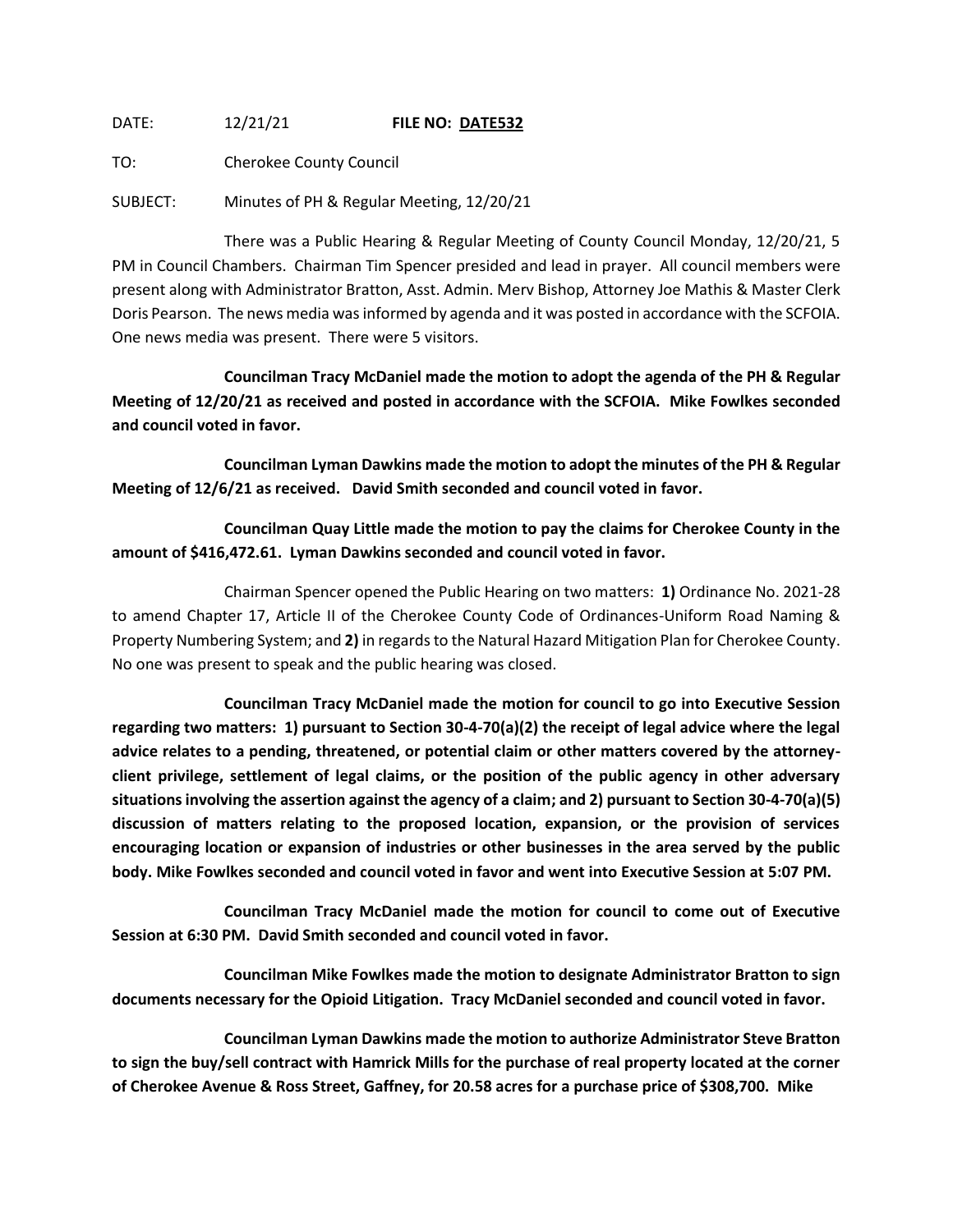Page 2 – Minutes of PH & Regular Meeting, 12/20/21

**Fowlkes seconded and council voted in favor with Quay Little abstaining due to conflict of interest. Motion carried.**

**Councilman Quay Little made the motion to accept the deed from the Cherokee County School District for the transfer of the Alma School property to Cherokee County with the understanding that council allow them to remove their personal property inside the building giving them until 1/31/22 to do so. Lyman Dawkins seconded and council voted in favor.**

**Councilman David Smith made the motion to adopt Resolution 2021-14 authorizing 1) the execution & delivery of a Fee in Lieu of Tax Agreement by & between Cherokee Co., SC (The "County") and a Company identified for the time being as Project Eclipse, acting for itself, one or more affiliates, and/or other Project Sponsors (collectively, The "Company"), pursuant to which the County shall covenant to accept certain negotiated Fees in Lieu of Ad Valorem Taxes with respect to the establishment and/or expansion of certain facilities in the county (collectively, (the "Project"); 2) the benefits of a Multi-County Industrial or Business Park to be made available to the Company and the Project; 3) certain Special Source Revenue Credits in connection with the Project; and 4) other matters relating thereto. Lyman Dawkins seconded and council voted in favor.**

**Councilman Tracy McDaniel made the motion to adopt Resolution 2021-15 to express the intention of Cherokee County, SC to cause the county to be reimbursed with the proceeds of Tax-Exempt Obligations. David Smith seconded and council voted in favor.** Administrator Bratton stated that we will reimburse ourselves annually until we are fully paid for expenses.

**Councilman Lyman Dawkins made the motion to adopt Resolution 2021-16 whereas, Cherokee County, SC acting by & through its County Council is authorized and empowered under & pursuant to the provisions of Title 12, Chapter 44 Code of Laws of SC, 1976, as amended (the "FILOT Statue"), to enter into an agreement with any Project Gold Rush, whereby the industry will pay fees-in-lieu-of taxes with respect to qualified project; through which powers the development of the State of SC (the "State") will be promoted and trade developed by inducing manufacturing and commercial enterprises to locate or remain in the State and thus utilize and employ the manpower, products and resources of the State and benefit the general public welfare of the County by providing services, employment, recreation or other public benefits not otherwise provided locally; and other matters relating thereto. Mike Fowlkes seconded and council voted in favor.**

**Councilman Tracy McDaniel made the motion to adopt Resolution 2021-17 authorizing under certain conditions, the execution & delivery of a FILOT Agreement by & between Cherokee Co., SC and Baker Street Acquisitions LLC, and Apollo Acquisitions LLC, also known as "Project Paint" with respect to certain Economic Development Property in the County, whereby such property will be subject to certain payments in Lieu of Taxes, will be designated as being in a Multi-County Industrial & Business Park, and will be eligible to receive certain tax credits; authorizing the execution & delivery of a Multi-County Industrial & Business Park Agreement with Spartanburg County to include such Economic**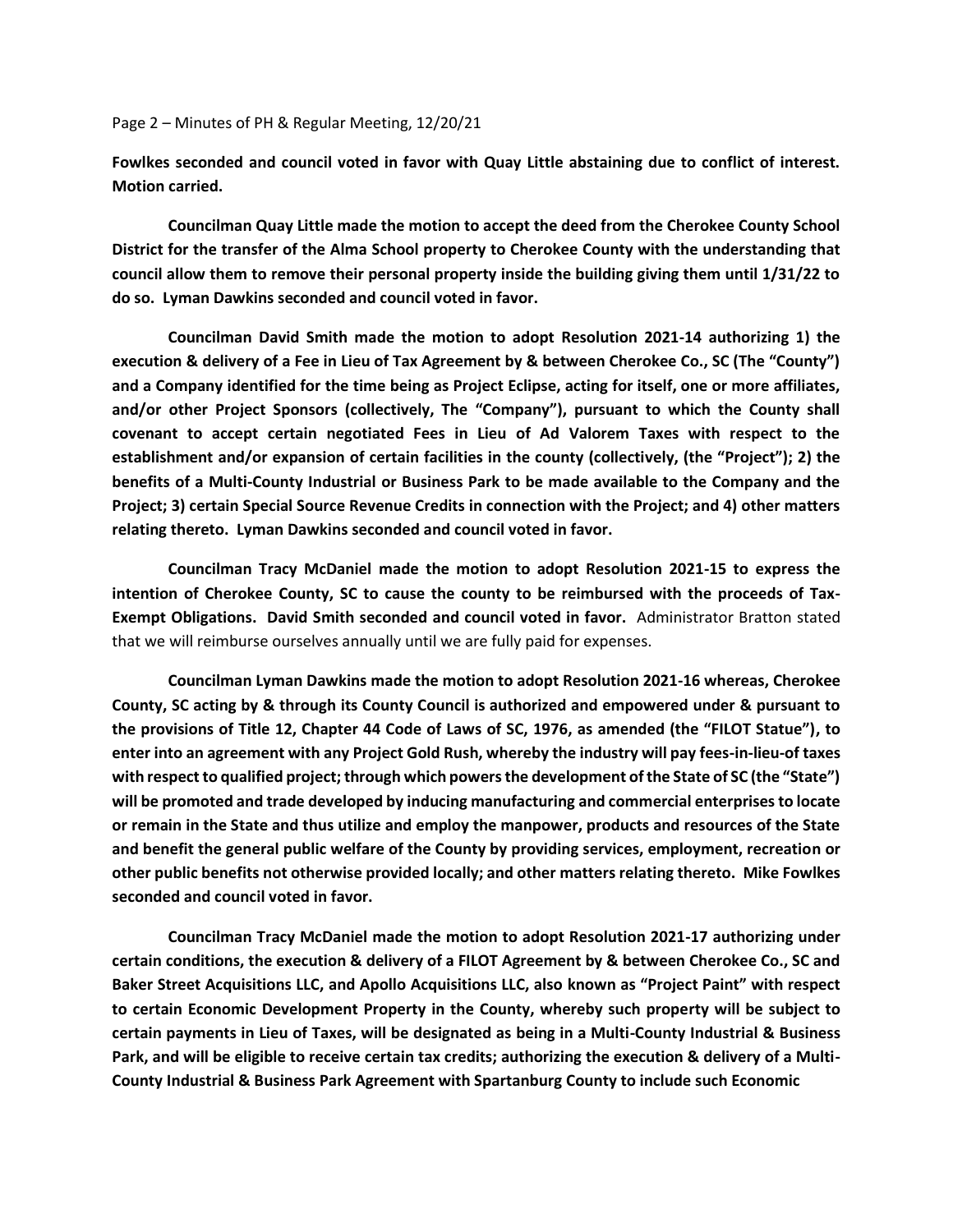Page 3 – Minutes of PH & Regular Meeting, 12/20/21

**Development Property; and other matters related thereto. Lyman Dawkins seconded and council voted in favor.**

**Councilman Mike Fowlkes made the motion to accept into the Cherokee County Road System the Double Creek Subdivision as presented. Quay Little seconded and council voted in favor.** Admin. Bratton stated this includes about 50 homes and is located on the corner of Natures Trail & Grassy Pond Road.

**Councilman Tracy McDaniel made the motion to adopt the 3rd Reading of Ordinance No. 2021- 28 to amend Chapter 17, Article II of the Cherokee County Code of Ordinances-Uniform Road Naming & Property Numbering System. Mike Fowlkes seconded and council voted in favor.**

**Councilman Lyman Dawkins made the motion to adopt the 2nd Reading of Ordinance No. 2021- 30 to amend the Agreement for Development for Joint County Industrial Park by & between Spartanburg County and Cherokee County, SC, so as to include additional property in Spartanburg County as part of the Joint County Industrial Park, and other matters relating thereto. (AGA Tag Solar II, LLC; RG Frontage, LLC; JSD Flatwood PV-1, LLC; The Cubes at Fort Prince, LLC; Fort Prince Logistics, LLC; & SC Global Logistics, LLC.) Mike Fowlkes seconded and council voted in favor.**

**Councilman David Smith made the motion to adopt the 2nd Reading of Ordinance No. 2021-31 to amend the Agreement for Development for Joint County Industrial Park by & between Spartanburg & Cherokee County, SC, so as to include additional property in Spartanburg County as part of the Joint County Industrial Park, and other matters relating thereto. (Eastgroup Properties, LP; SCP Acquisitions, LLC; Big Acquisitions, LLC; ILJIN American Corporation; Greer South Carolina Becknell Onvestors, LLC; Walmart Stores East, LP.) Mike Fowlkes seconded and council voted in favor.**

**Councilman Tracy McDaniel made the motion to adopt the 2nd Reading of Ordinance No. 2021- 32 authorizing (a) the execution & delivery of a Fee in Lieu of Tax Agreement by & between Cherokee County, SC ("County"), and Project Herbie with respect to certain Economic Development Property in the County, whereby such property will be subject to certain payments in Lieu of Taxes, including the provision of Certain Special Source Credits; (b) the County to create a Multi-County Industrial/Business Park with Spartanburg County, SC, and designate the property to be owned by Project Herbie as Multi-County Park Property; and (c) other related matters. Lyman Dawkins seconded and council voted in favor.**

**Councilman Lyman Dawkins made the motion to adopt the 2nd Reading of Ordinance No. 2021- 33 authorizing the execution & delivery of a Fee in Lieu of Tax Agreement by & between Cherokee County, SC and (Project Alpha1) with respect to Certain Economic Development Property in the County, whereby such property will be subject to certain special source credits; and other matters related thereto. David Smith seconded and council voted in favor.**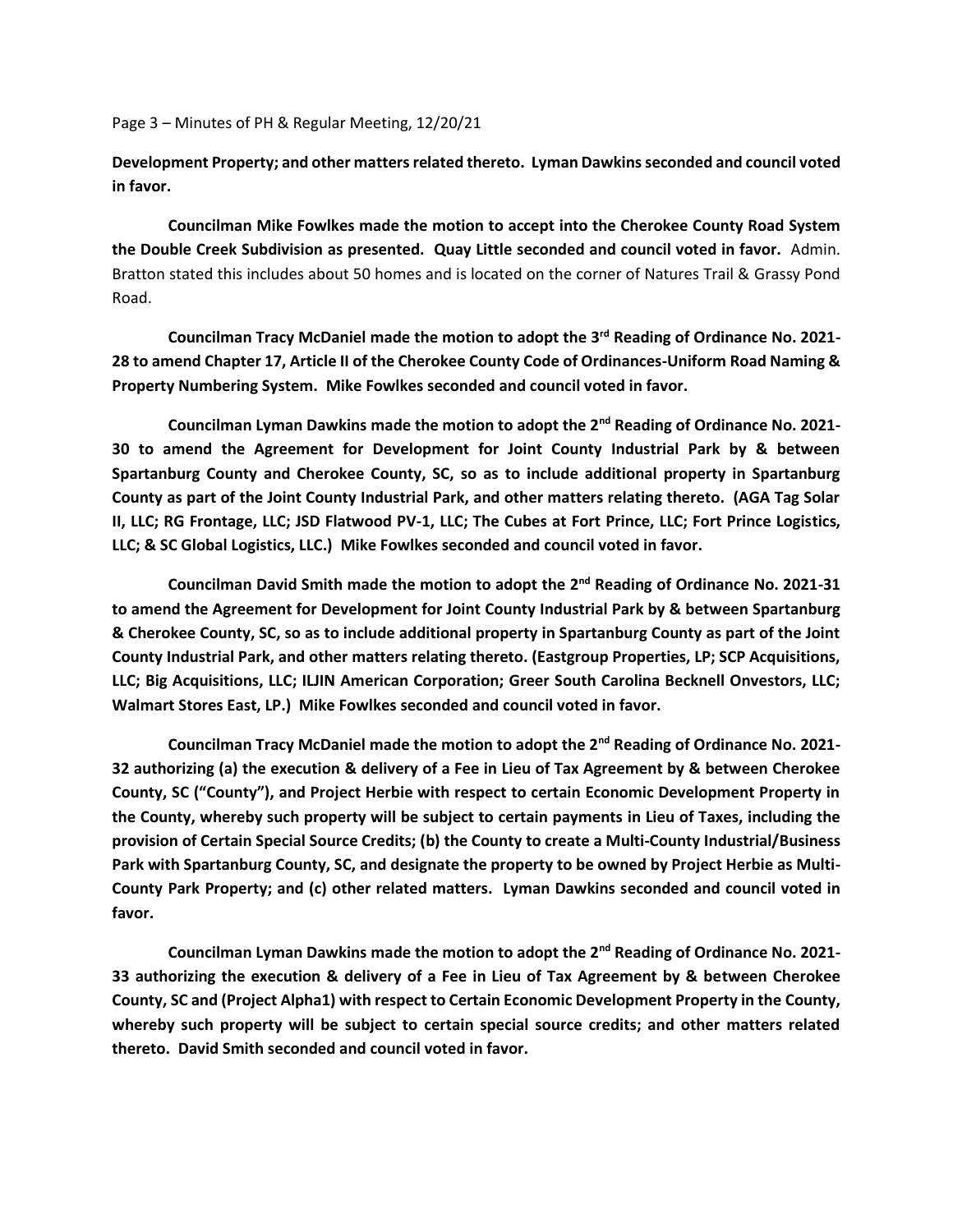Page 4 – Minutes of PH & Regular Meeting, 12/20/21

**Councilman David Smith made the motion to adopt the 1st Reading of Ordinance No. 2021-34 authorizing a Fee in Lieu of Tax & Infrastructure Credit Arrangement pursuant to a Fee in Lieu of Tax Agreement between Cherokee Co., SC and Project Eclipse, a company code name for a Delaware Corporation; and other matters relating to the foregoing. Lyman Dawkins seconded and council voted in favor.**

**Councilman David Smith made the motion to adopt the 1st Reading of Ordinance No. 2021-35 authorizing the purchase of real property. Mike Fowlkes seconded and council voted in favor.** Quay Little abstained from voting due to conflict of interest.

**Councilman Lyman Dawkins made the motion to adopt the 1st Reading of Ordinance No. 2021- 36 authorizing the execution & delivery of a Fee in Lieu of Tax Agreement between Cherokee County, SC and Project Gold Rush; and other matters relating thereto including, without limitation, payment of a Fee in Lieu of Taxes; the authorization of a Special Source Revenue Credit; the placement of the Project in a Joint County Industrial & Business Park; and related matters. David Smith seconded and council voted in favor.**

**Councilman Lyman Dawkins made the motion to adopt the 1st Reading of Ordinance No. 2021- 37 authorizing the Execution & Delivery of a Fee in Lieu of Tax Agreement between Cherokee County, SC and Baker Street Acquisitions LLC, and Apollo Acquisitions LLC, also known as "Project Paint" with respect to certain Economic Development Property in the county, whereby such property will be subject to certain payments in Lieu of Taxes, will be designated as being in a Multi-County Industrial & Business Park, and will be eligible to receive certain Tax Credits; authorizing the execution & delivery of a Multi-County Industrial & Business Park Agreement with Spartanburg County to include such Economic Development Property; and other matters related thereto. David Smith seconded and council voted in favor.**

Administrator Steve Bratton requested council to purchase 486 solid waste roll carts from Rehig Pacific Co. for the total amount of \$35,423.12. He reported that the we were able to get these off the old bid price back in 2017 but the price has increased significant. SWD has \$18,000 in their capital equipment budget and we will need to pay the remainder out of the capital equipment contingency fund. We cannot find parts to repair the old ones. Tracy asked Steve to check on the warranty. We have 100 carts in stock now; it will take about 3 to 4 months to get these if we are order now. **Councilman Quay Little made the motion to allow Administration to purchase 486 solid waste roll carts from Rehig Pacific Co. for the amount of \$35,423.12 to be paid from the SWC capital equipment budget and capital equipment contingency fund. David Smith seconded and council voted in favor.**

Administrator Steve Bratton asked permission to increase the price of citizens purchasing carts from us from \$75 to \$90. This would be the first time we have increased this since 2017. If the manufacturer is going up on us, we need to go up on our price as well. Quay replied go out for bid first and see what price they charge us; then we will decide. Council agreed.